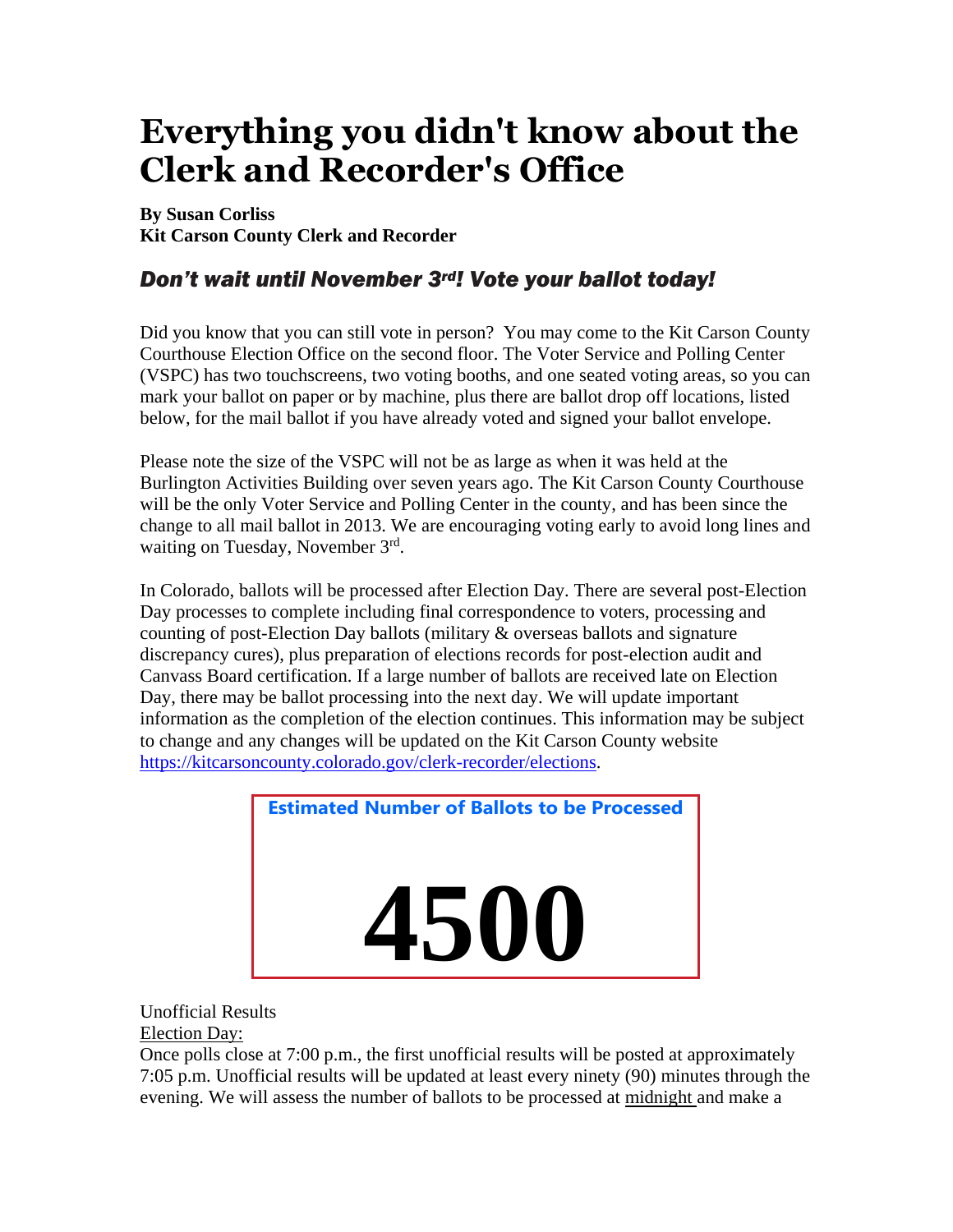determination if processing will continue the next day. The last unofficial posting of the night will be at 1:00 a.m. We will announce the final posting of the night through the Kit Carson County website [https://kitcarsoncounty.colorado.gov/clerk-recorder/elections.](https://kitcarsoncounty.colorado.gov/clerk-recorder/elections)

#### Post-Election Day Ballot Counting:

If Election Day ballots remain, processing will continue at 9:00 a.m. the next morning. An update of unofficial results will be posted at when finished. (Note: this may not be an update that is necessary if all Election Day ballots were processed on Election Day.)

The estimated of outstanding ballots to be processed will be posted and announced.

We highly recommend that you:

- Drop your ballot off at the Kit Carson County Clerk & Recorder's Office at 1650 Donelan Avenue, Burlington, CO 80807, located on the second floor in Suite 201– Election Office of the Kit Carson County Courthouse, or,
- Drop your ballot in the 24/7 drop box located by the Courthouse south entrance (no postage necessary).
- $\bullet$  We do not recommend mailing your ballot after the  $8<sup>th</sup>$  day before the election (October  $26<sup>th</sup>$ ) to insure that it is in the Kit Carson County Clerk and Recorders Office by 7:00 p.m. on Election night, Tuesday, November 3 rd .

### **IMPORTANT DATES FOR THE 2020 GENERAL ELECTION:**

- **October 26, 2020, Monday:** Last day to submit an application to register to vote through the mail, a voter registration agency, a local driver's license examination facility, or online to receive a ballot in the mail for the General Election. (through the  $8<sup>th</sup>$  day prior to the election)
- **October 19, 2020 – November 2, 2020, Monday-Friday from 8 AM to 4 PM:** Voters can register to vote, vote in person, obtain a replacement ballot or drop off their mail in ballots in person at the Voter Service and Polling Center located in the Kit Carson County Clerk & Recorder's Election Office, 1650 Donelan Avenue, Suite 201, Burlington, CO 80807.
- **Saturday, October 31 from 8 AM to 12 PM: Kit Carson County Clerk & Recorder's Office Election Department (VSPC)** will be open on for ballot drop off, replacement ballots, and vote in person.
- **November 3, 2020: ELECTION DAY** Voter Service and Polling Center is open 7 AM to 7 PM located in the Kit Carson County Clerk & Recorder's Election Office, 1650 Donelan Avenue, Suite 201, Burlington, CO 80807

#### **ADDITIONAL BALLOT DROP OFF LOCATIONS AVAILABLE ELECTION DAY ONLY**

Tuesday, November 3, 2020 7:00 AM to 7:00 PM Flagler Senior Center, 306 Main Avenue, Flagler, CO